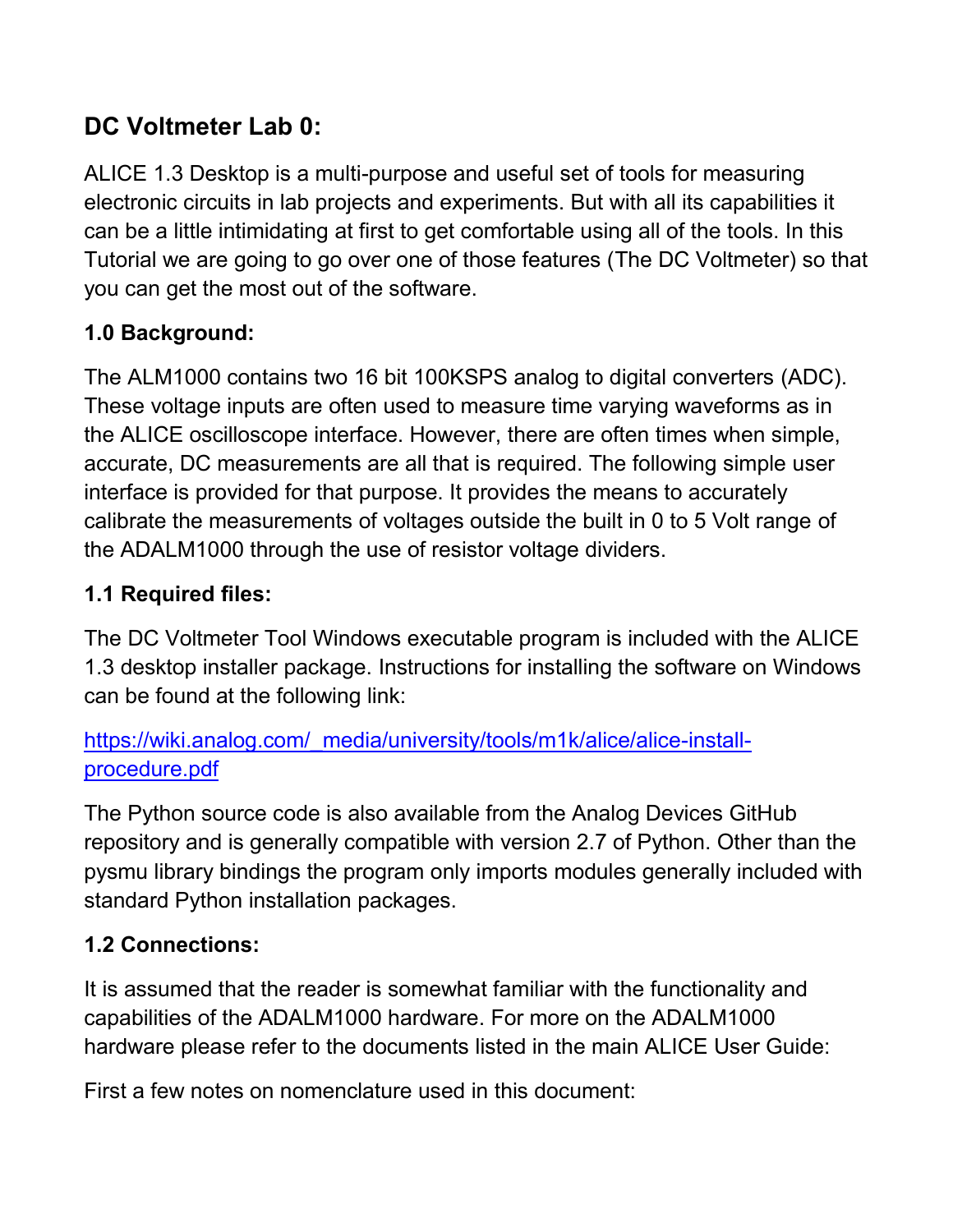CH A refers to the Channel A SMU input / output pin on the 8 pin connector CH B refers to the Channel B SMU input / output pin on the 8 pin connector



ADALM1000 8 Pin Connector

#### **1.3 Screen Setup**:

Once the program is run by double clicking on the desktop icon:



The main screen, as shown in figure 1, should appear. Be sure that the ALM1000 is plugged into the USB port before starting the program.



Figure 1, Voltmeter Window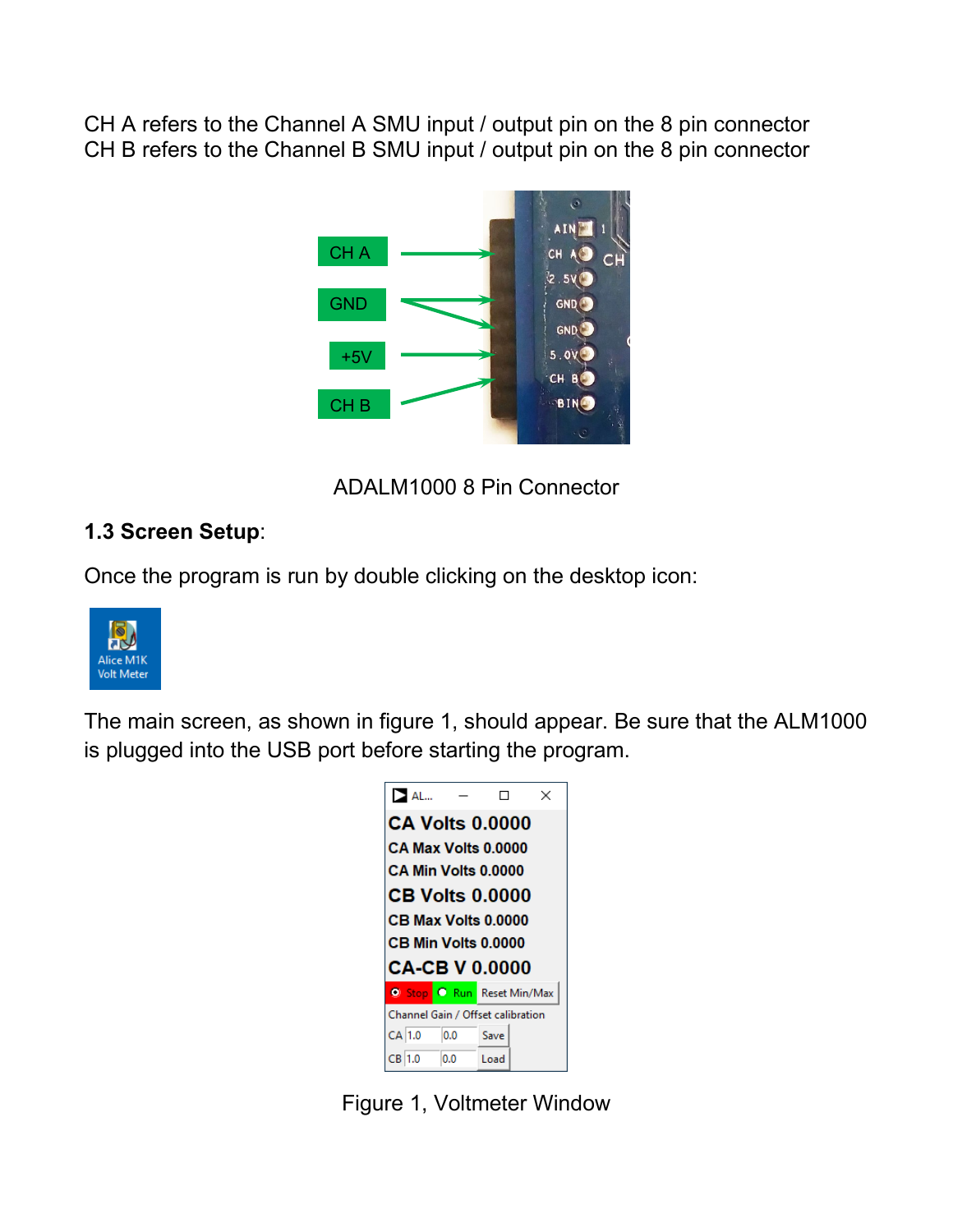At the top of the screen the measured DC voltages for channel A and channel B are displayed. Below the channel A voltage display are displays showing the Maximum and Minimum values (since the last time it was reset). Similarly below the channel B voltage display are displays showing the Maximum and Minimum values (since the last time it was reset) And below that is the display of the calculated voltage difference (CA-CB) between the two voltages. Below that are two buttons to run and stop (pause) the program looping and stop taking new measurements continuously. At the bottom there are entry slots for gain and offset calibration factors for both channels which can be used in conjunction with external voltage divider resistors to extend the range of voltages that can be measured.

# **1.4 Use Example:**

To demonstrate how to use the Voltmeter Tool consider the resistor network, shown in figure E1, as a voltage divider and we wish to measure the voltages at the 4 nodes and the voltages across the 6 resistors. Resistor values other than those shown can of course be substituted which will give different node voltage results.

In the figure the nodes are numbered from N0 to N4 with N0 being the ground or common node that all the voltage measurements will be made with respect to. With the Voltmeter Tool we can measure two node voltages at a time and the voltage difference between those two nodes.



Figure E1, Test resistor network, measuring nodes N1 and N2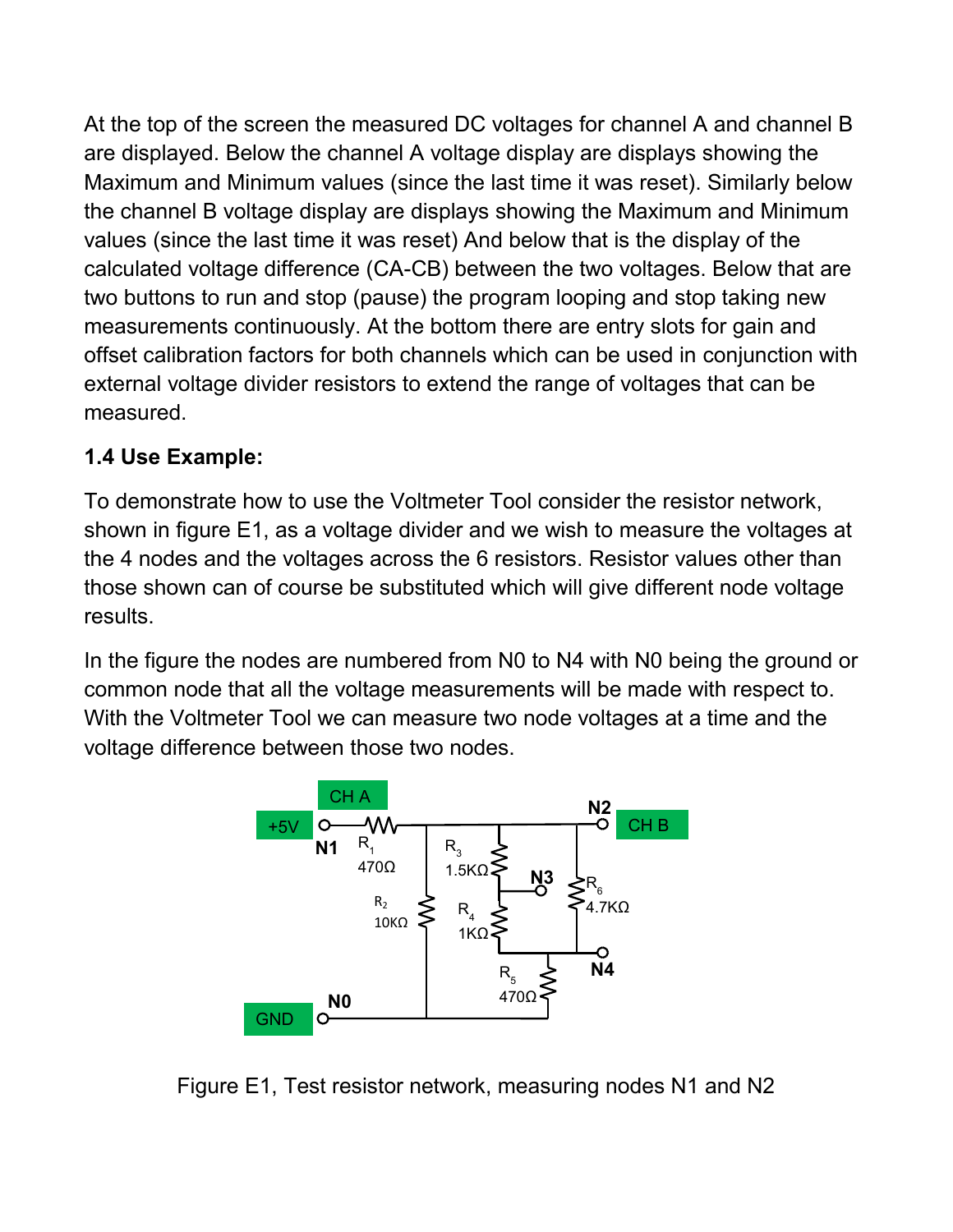The solderless breadboard layout for the network in E1 is shown in figure B1.





We start with the network powered from the fixed +5 volt power supply at node N1 and the channel A input also connected to N1. The channel B input is connected to node N2. Figure E2 shows the results.



Figure E2, Measuring nodes N1 and N2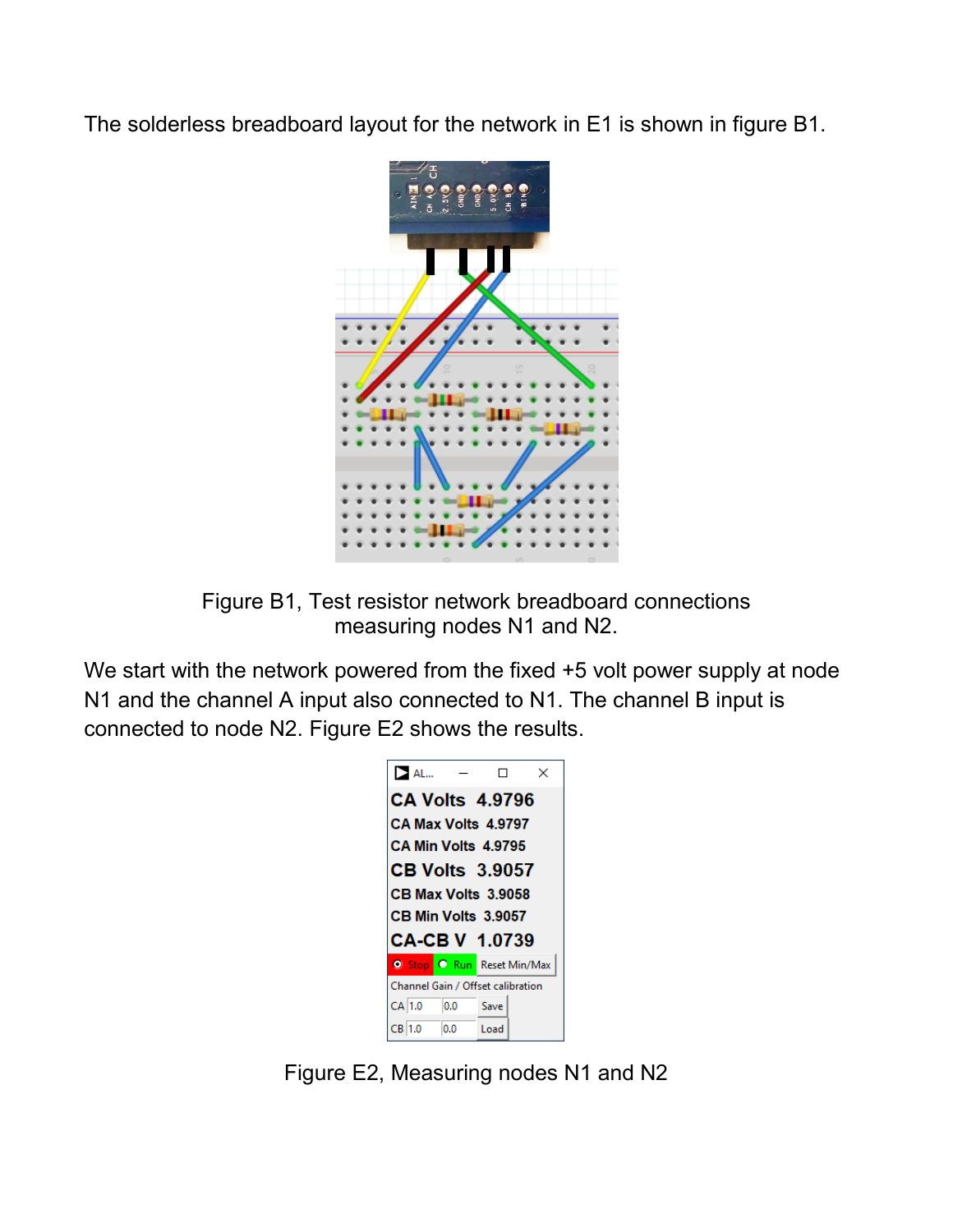We can now proceed around the network measuring pairs of nodes until we can fill out the table below. Figure E3 shows the voltmeter inputs connected to nodes N3 and N4. Any combination of two nodes can be measured and the voltage difference between the two nodes will be displayed.



Figure E3, Test resistor network, measuring nodes N3 and N4



Figure E4, Measuring nodes N3 and N4

| Node           | Voltage |
|----------------|---------|
| N <sub>0</sub> | 0.00    |
| N <sub>1</sub> | 4.9796  |
| N <sub>2</sub> | 3.9057  |
| N3             | 2.058   |
| N4             | 0.8225  |

Table 1 Node voltages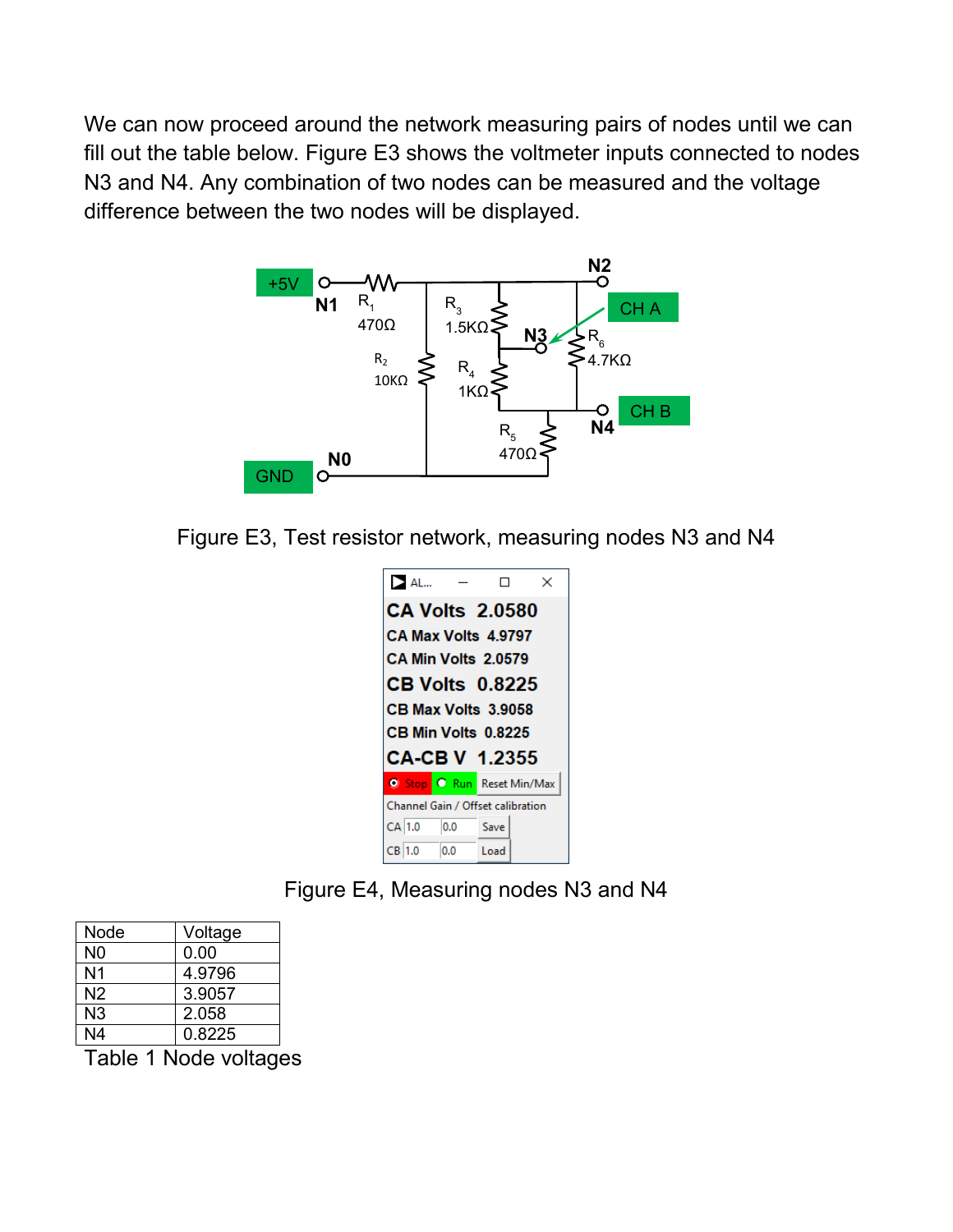From the measured node voltages (and the difference voltages) we can get the voltages across the 6 resistors.

| Resistor       | Voltage            |
|----------------|--------------------|
| R <sub>1</sub> | $N1 - N2 = 1.0739$ |
| R <sub>2</sub> | $N2 - N0 = 3.9057$ |
| R <sub>3</sub> | $N2 - N3 = 1.8477$ |
| R <sub>4</sub> | $N3 - N4 = 1.2355$ |
| R <sub>5</sub> | $N4 - N0 = 0.8225$ |
| Rĥ             | $N2 - N4 = 3.0832$ |

Table 2 Resistor voltages

From these voltages and the values of the resistors the currents through the resistors can be calculated using Ohms Law.

If the lab experiments you will be doing are limited to using only the +5 V supplied by the ALM1000 then you can stop the tutorial at this point and defer reading the rest of the tutorial till a future point when the labs involve voltages other than 0 to 5 V.

### **2.0 Calibrating the Voltmeter for an external voltage divider**

To keep production costs of the board low, certain tradeoffs were made. One was to forego programmable input gain ranges that use resistor dividers. This limited the usable DC input voltage range to 0 to +5V. Many users need a way around this restriction when measuring circuits powered by supply voltages other than (read larger) the built in supplies. This limitation on the allowable DC voltages that can be measured can of course be expanded through the use of an external voltage divider.

The contents of the blue box in figure 2 represent the input of the M1k in Hi-Z mode. Resistor R<sub>1</sub> in combination with the internal 1 MΩ resistor and optional resistors  $R_2$  and  $R_3$  form a voltage divider network to reduce the voltage seen at the input to the M1k at the CH A pin. To introduce an optional DC offset for measuring negative voltages resistor  $R<sub>2</sub>$  is included and could be connected to either the fixed +2.5V or +5V supplies on the M1k.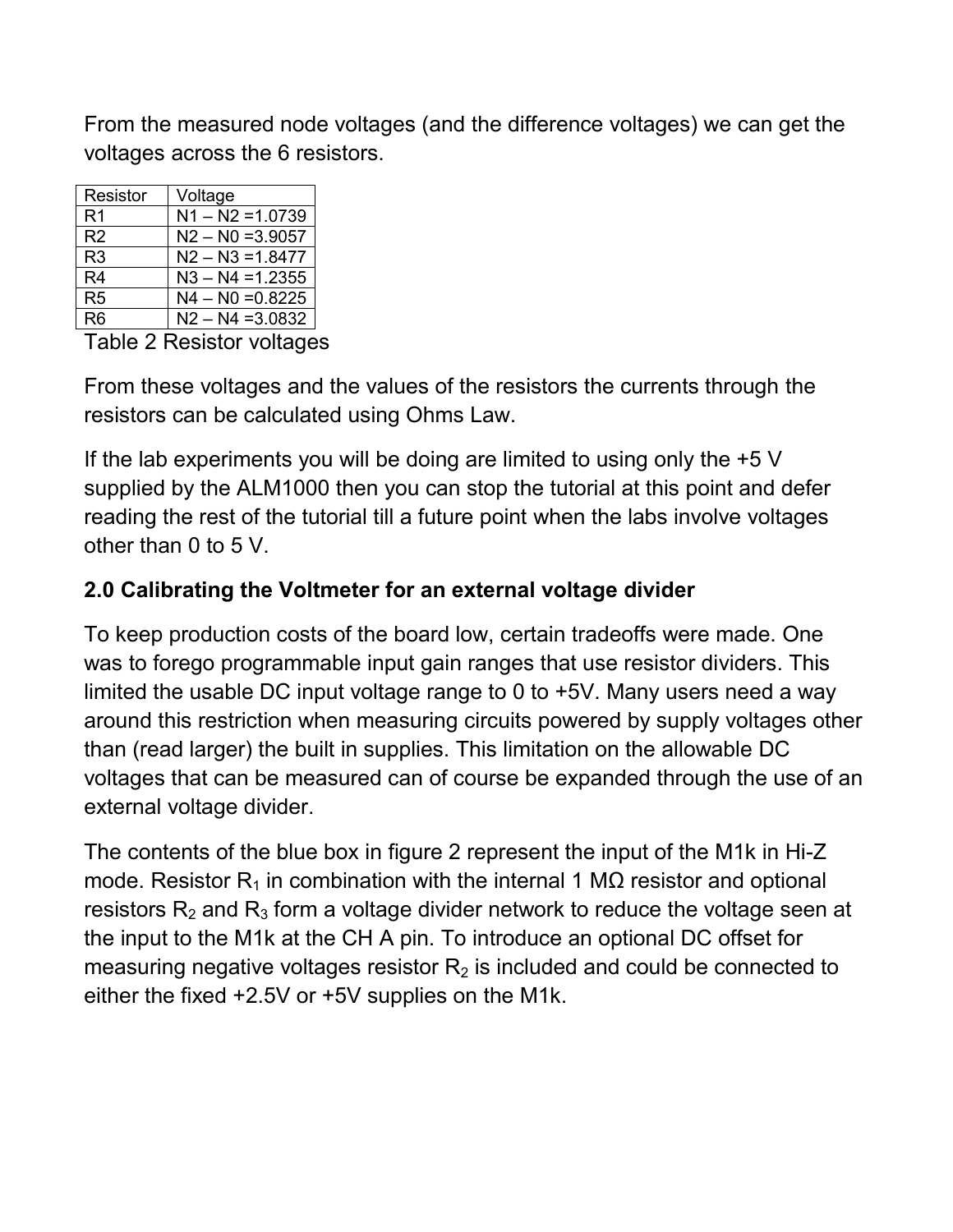

Figure 2, External voltage divider options.

As a simple first example we can just use a 1 M $\Omega$  resistor for R<sub>1</sub> and not include the other resistors,  $R_2$ ,  $R_3$  from figure 2. This gives us a total input resistance of 2 MΩ. Since R<sub>1</sub> and R<sub>2</sub> will be approximately equal the voltage that appears at the CH A input pin will be approximately  $\frac{1}{2}$  the voltage that is applied to the divider input at  $R_1$ .

To allow for the reduction in the voltage the Voltmeter program include the ability to multiply the voltage it measures (in the range from 0 to 5) by a gain factor before the measurement is displayed. An external voltage divider like this can also introduce a constant offset as well. The program starts with the gain calibration factors for both channels set to 1.0**.** The program also includes the ability to subtract an offset from the measurement. The offset calibration factors for both channels are set to 0.0 to start. Places to enter these calibration values are at the bottom of the Voltmeter window.

The first step in the calibration procedure is to connect the resistor divider input (the end of  $R_1$ ) to ground. We just calculated that the voltage at the CH A pin will need to be multiplied by approximately 2 to equal the actual input voltage. So as a preliminary guess enter 2.0 as the value in the CA gain value. Press the Run button. The screen should look something like figure 3 with some small non-zero values for CA Volts and CB Volts. There is a small DC offset due to the leakage current from the overvoltage ESD protection diodes on the M1k inputs and the parallel combination of  $R_{INT}$  and  $R_1$ .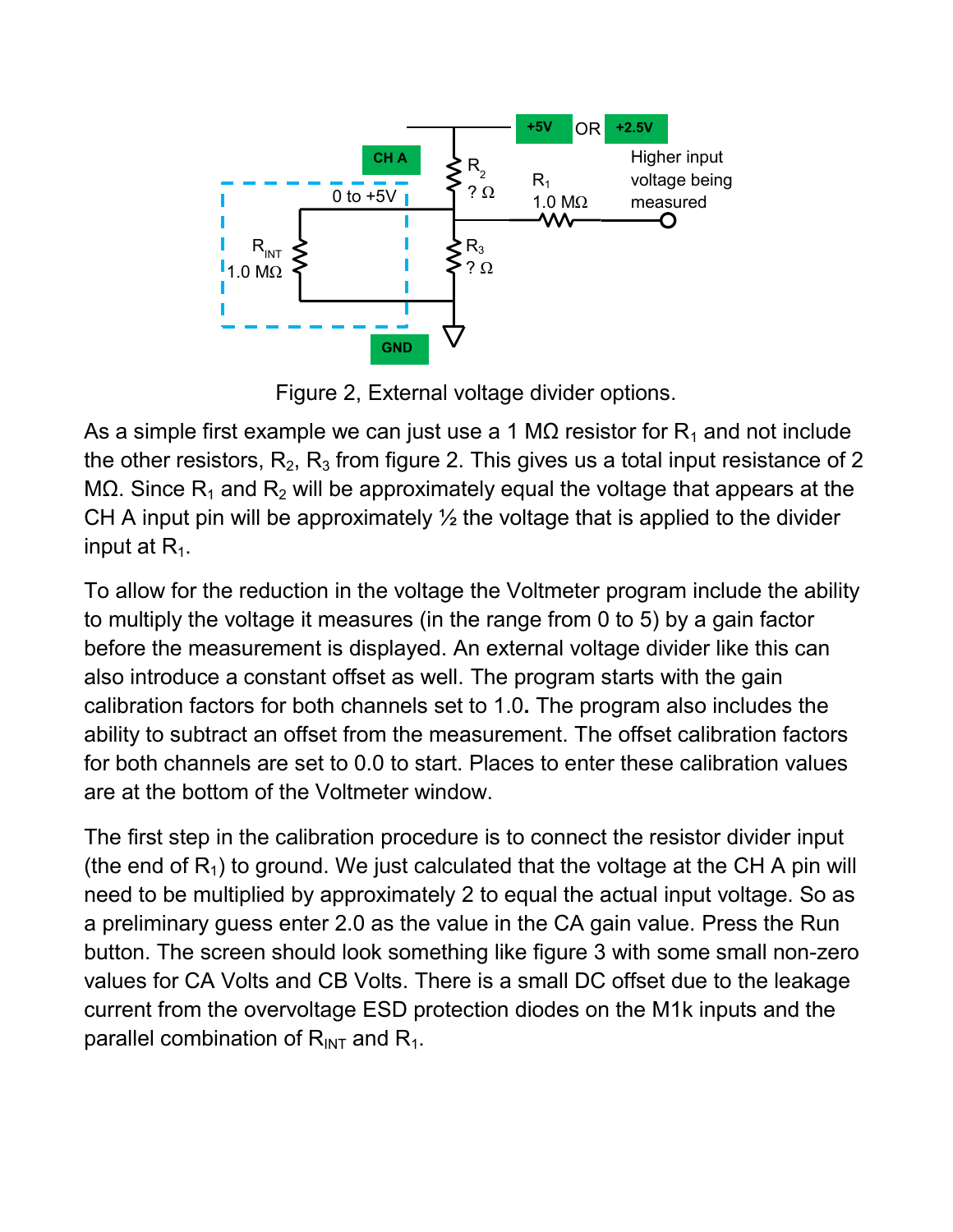We will only be working on Channel A in this example so you can disregard channel B for now. You can just repeat the steps for a divider connected to B later.



Figure 3, Divider step one  $R_1$  input grounded.

In addition to just typing in the entry values, while the program is running, you can hover the mouse cursor in the CA entry and use the mouse wheel to increment or decrement the digit next to the cursor. Left Click in the CA Offset entry and adjust the value until the displayed CA Volts is as close to 0.0 as you can get it. See figure 4.

| $\geq$ AL                         |                        |      | $\times$ |  |  |  |
|-----------------------------------|------------------------|------|----------|--|--|--|
|                                   | <b>CA Volts 0.0007</b> |      |          |  |  |  |
|                                   | CA Max Volts 0.6836    |      |          |  |  |  |
| CA Min Volts -0.0846              |                        |      |          |  |  |  |
| <b>CB Volts 0.3807</b>            |                        |      |          |  |  |  |
|                                   | CB Max Volts 0.3843    |      |          |  |  |  |
|                                   | CB Min Volts 0.2115    |      |          |  |  |  |
| <b>CA-CB V -0.3800</b>            |                        |      |          |  |  |  |
| <b>O</b> Stop C Run Reset Min/Max |                        |      |          |  |  |  |
| Channel Gain / Offset calibration |                        |      |          |  |  |  |
| CA 2.0                            | 0.194 Save             |      |          |  |  |  |
| CB 1.0                            | 0.0                    | Load |          |  |  |  |

Figure 4, First pass for Offset value.

Your results will vary depending on your exact board and external resistor value but for this example the offset value entered was 0.194.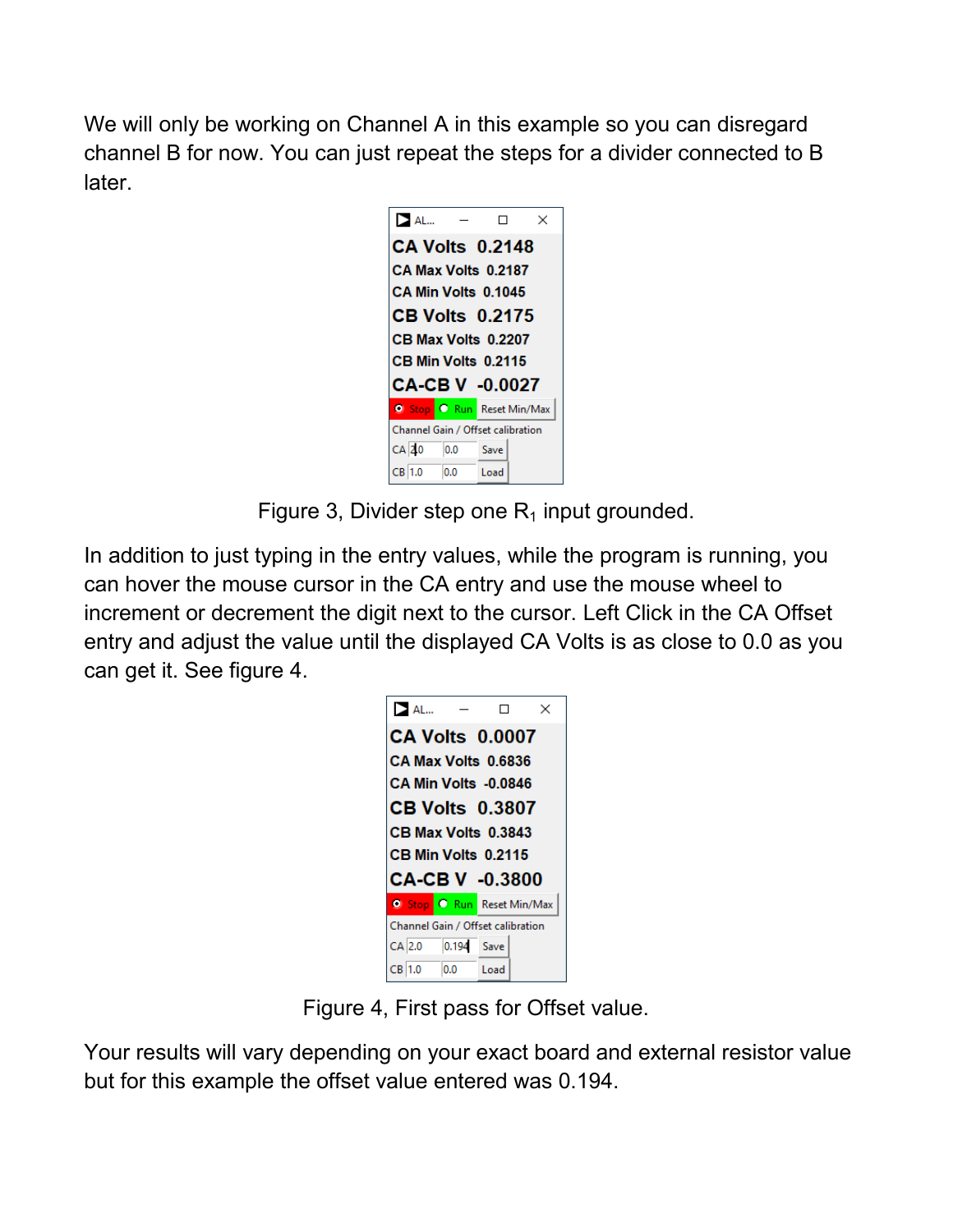Earlier we had just guessed a gain value of 2 based on nominal resistor values. Now we need to determine the actual gain factor. We know the value for the internal +5 volt supply because we measured it in the earlier example, figure E2 (with no external voltage divider in series with the input). Connect the divider resistor  $R_1$  to the fixed +5 V pin on the M1k. Adjust the CA gain value until the CA reading displayed is as close to the previous value for the 5 volt supply (4.979 in this example). See figure 5.



Figure 5, First pass adjustment of Gain.

As we can see the DC gain setting is slightly more than 2 (2.167 to be exact) which is to be expected based on the internal 1 M $\Omega$  resistor and external 1 M $\Omega$  $R_1$  resistor forming a 2:1 voltage divider.

There is a small interaction between the gain and offset values so it is always a good idea to go back and check the offset setting with this new gain value. Connect  $R_1$  back to ground.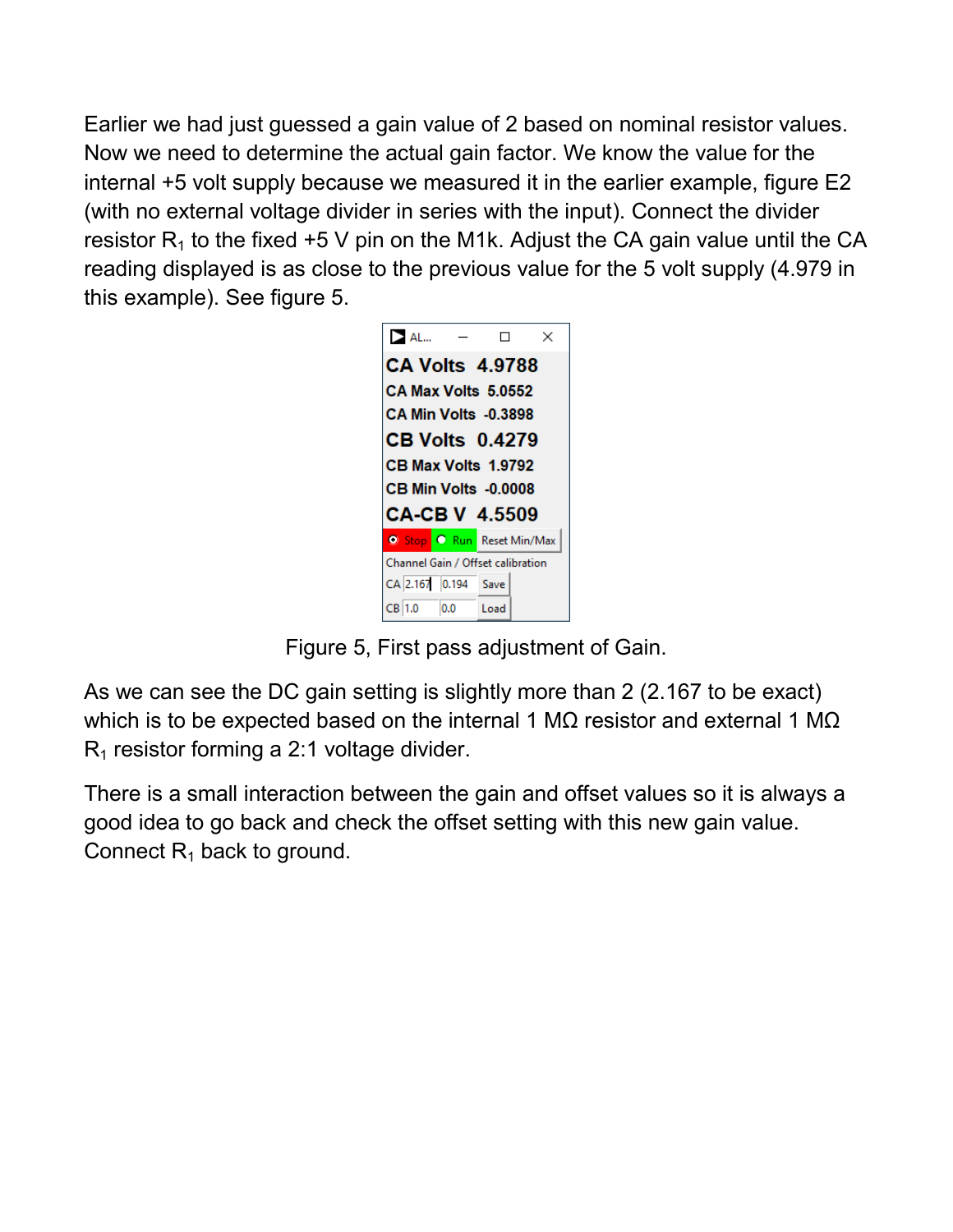| $\sum$ AL                         |                         |  | $\times$ |  |  |
|-----------------------------------|-------------------------|--|----------|--|--|
|                                   | <b>CA Volts -0.0003</b> |  |          |  |  |
| CA Max Volts 5.0552               |                         |  |          |  |  |
| CA Min Volts -0.3898              |                         |  |          |  |  |
| <b>CB Volts 0.4591</b>            |                         |  |          |  |  |
| CB Max Volts 1.9792               |                         |  |          |  |  |
| CB Min Volts -0.0008              |                         |  |          |  |  |
| CA-CB V -0.4594                   |                         |  |          |  |  |
|                                   |                         |  |          |  |  |
| <b>O</b> Stop C Run Reset Min/Max |                         |  |          |  |  |
| Channel Gain / Offset calibration |                         |  |          |  |  |
| CA 2.167 0.238 Save               |                         |  |          |  |  |

Figure 6, Second pass adjusted Offset value.

In figure 6 we see that the offset value is now 0.238. Now we can go back and double check the gain value with this new offset value. Connect  $R_1$  back to the +5 V pin. See figure 7.

| $\geq$ AL                         | $\times$ |  |  |  |
|-----------------------------------|----------|--|--|--|
| <b>CA Volts 4.9790</b>            |          |  |  |  |
| CA Max Volts 5.0552               |          |  |  |  |
| <b>CA Min Volts -0.3898</b>       |          |  |  |  |
| <b>CB Volts 0.4655</b>            |          |  |  |  |
| CB Max Volts 1.9792               |          |  |  |  |
| CB Min Volts -0.0008              |          |  |  |  |
| CA-CB V  4.5135                   |          |  |  |  |
| <b>O</b> Stop C Run Reset Min/Max |          |  |  |  |
| Channel Gain / Offset calibration |          |  |  |  |
| CA 2.209 0.238 Save               |          |  |  |  |
| 0.0<br>CB 1.0                     | Load     |  |  |  |

Figure 7, Second pass adjusted Gain value.

The gain value increased slightly to 2.209. For really accurate calibration is might be necessary to iterate back and forth adjusting the offset and gain several times. But for most cases a second pass is enough.

The input gain factor of 2 (2.2 to be exact) increases the allowable measurement range from 0 to  $+5$  V to more than 0 to  $+10$  V. Enough to work with circuits powered from a 9 V battery. If you have a 9 V battery connect the negative battery terminal to ground and the positive battery terminal to voltage divider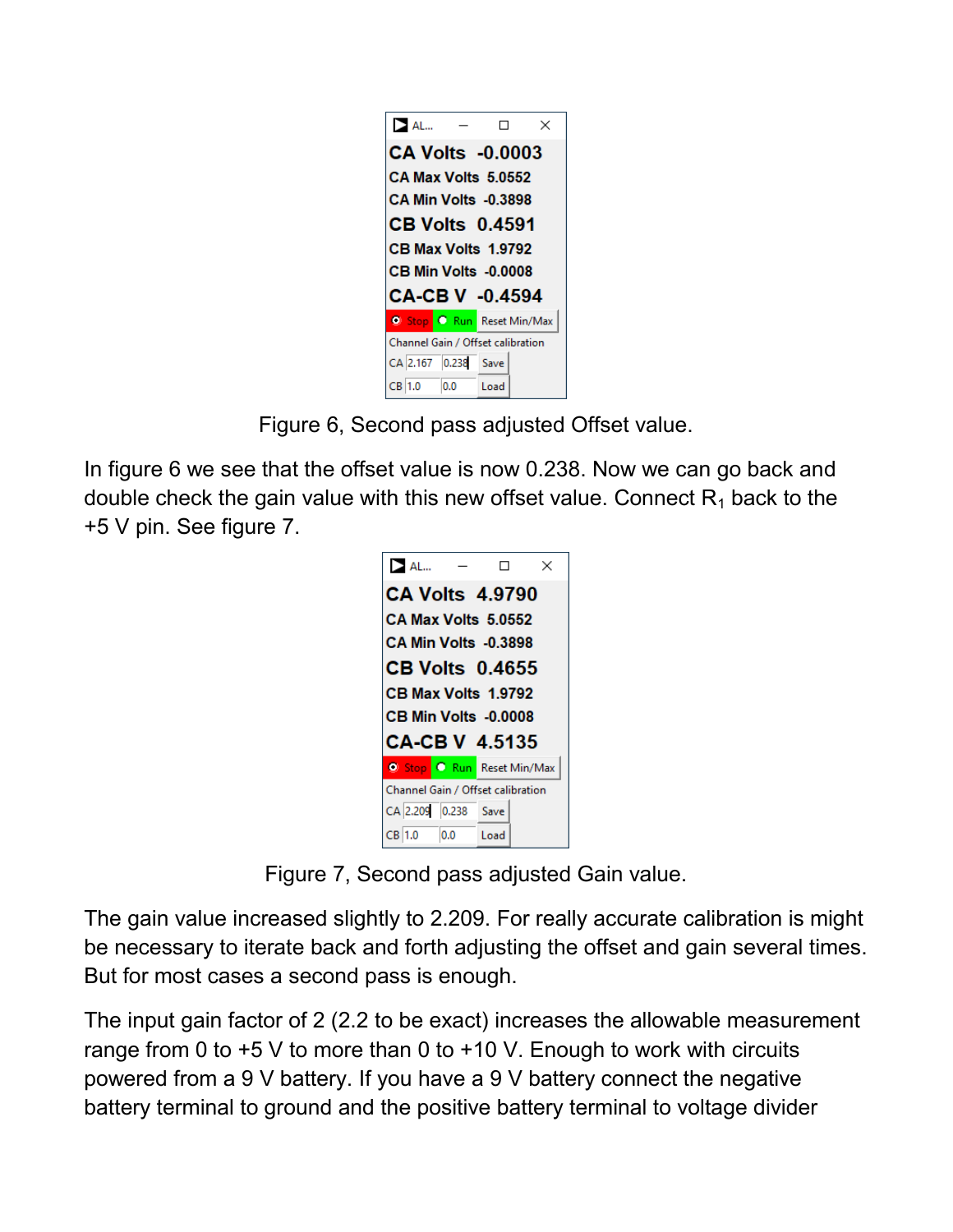resistor  $R_1$ . You should now read around 9.5 volts for a fresh battery as in figure 8.



Figure 8, Measuring a 9 V battery.

#### **3.0 Next Steps – Time to Tinker!:**

There are more things you can do with the interface but these are the basics to get you started. You can explore the rest by exploring or tinkering on your own. The best way to become familiar with your M1k and the ALICE tools is to start tinkering with electronics. Using some parts from your parts kit put together some other simple circuits that you might have seen or been interested in learning more about (measuring the M1k fixed power supply rails, a resistor voltage divider, powering LEDs or a DC motor, etc.) or explore new electrical components or circuits. Eventually you will be building and analyzing more and more complex circuits.